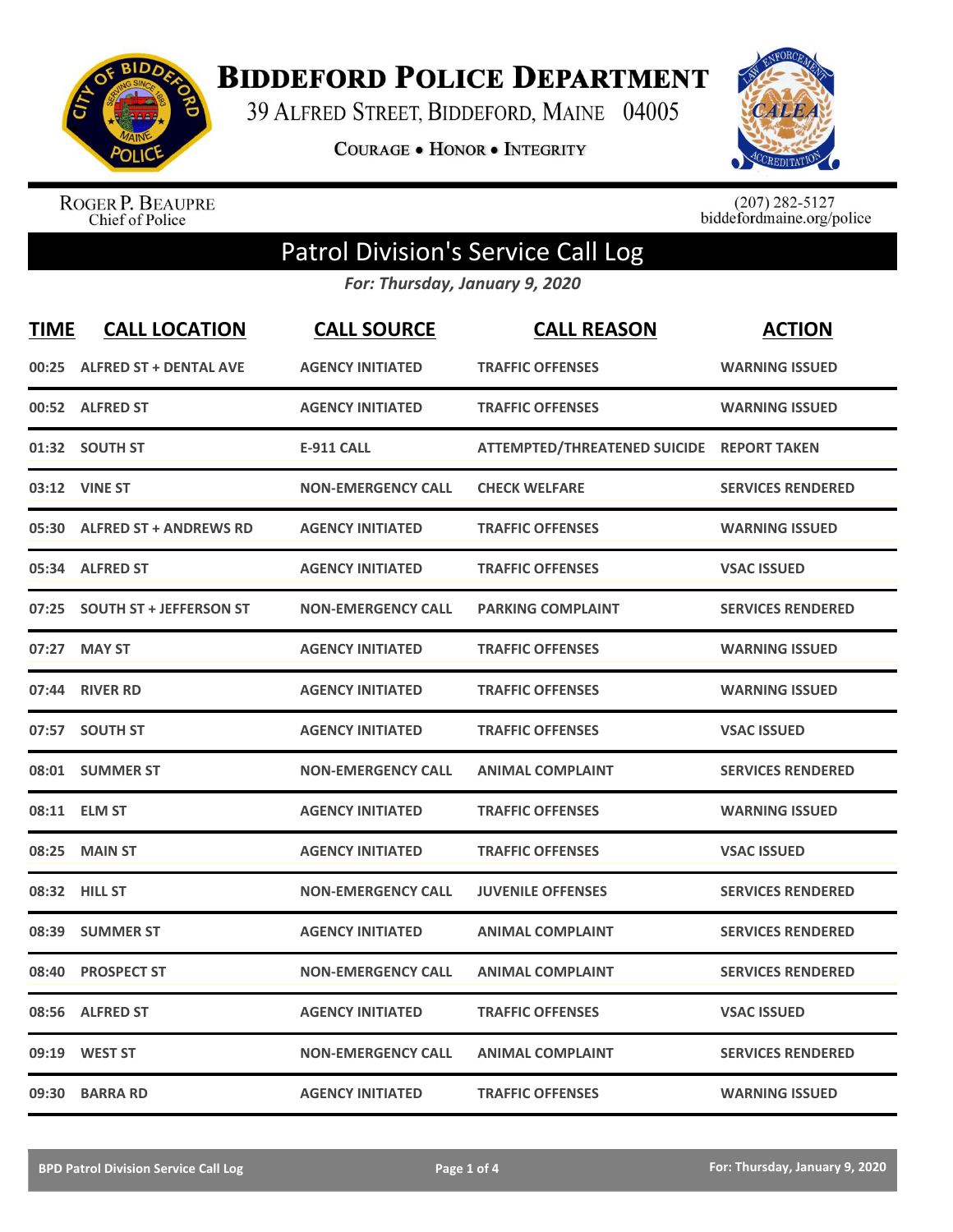| <b>TIME</b> | <b>CALL LOCATION</b>                                                    | <b>CALL SOURCE</b>                                          | <b>CALL REASON</b>                             | <b>ACTION</b>                |
|-------------|-------------------------------------------------------------------------|-------------------------------------------------------------|------------------------------------------------|------------------------------|
|             | 09:31 POOL ST                                                           | <b>AGENCY INITIATED</b>                                     | <b>TRAFFIC OFFENSES</b>                        | <b>WARNING ISSUED</b>        |
|             | 09:48 GUINEA RD                                                         | <b>AGENCY INITIATED</b>                                     | <b>TRAFFIC OFFENSES</b>                        | <b>WARNING ISSUED</b>        |
|             | 10:00 WEST ST                                                           | <b>AGENCY INITIATED</b>                                     | <b>TRAFFIC OFFENSES</b>                        | <b>WARNING ISSUED</b>        |
|             | 10:29 ATLANTIC AVE                                                      | <b>NON-EMERGENCY CALL</b>                                   | <b>WRIT OF POSSESSION</b>                      | <b>NO ACTION REQUIRED</b>    |
|             | <b>10:40 VINE ST</b>                                                    | <b>NON-EMERGENCY CALL</b>                                   | <b>MISSING PERSON</b>                          | <b>SERVICES RENDERED</b>     |
|             | 10:50 WEST ST                                                           | <b>NON-EMERGENCY CALL</b>                                   | <b>ANIMAL COMPLAINT</b>                        | <b>SERVICES RENDERED</b>     |
|             | 10:56 ELM ST                                                            | <b>AGENCY INITIATED</b>                                     | <b>TRAFFIC OFFENSES</b>                        | <b>WARNING ISSUED</b>        |
|             | 11:56 SUMMER ST                                                         | <b>NON-EMERGENCY CALL</b>                                   | <b>CHECK WELFARE</b>                           | <b>SERVICES RENDERED</b>     |
| 12:00       | <b>ALFRED ST</b>                                                        | <b>NON-EMERGENCY CALL</b>                                   | <b>COURT ORDERED CHECK IN</b>                  | <b>SERVICES RENDERED</b>     |
|             | 12:02 GRAYSON ST + ELM ST                                               | <b>AGENCY INITIATED</b>                                     | <b>ALL OTHER</b>                               | <b>SERVICES RENDERED</b>     |
|             | 12:13 ELM ST                                                            | <b>AGENCY INITIATED</b>                                     | <b>TRAFFIC OFFENSES</b>                        | <b>WARNING ISSUED</b>        |
|             | 12:16 ELM ST                                                            | <b>AGENCY INITIATED</b>                                     | <b>TRAFFIC OFFENSES</b>                        | <b>VSAC ISSUED</b>           |
| 12:28       | <b>DIGITAL DR</b>                                                       | <b>AGENCY INITIATED</b>                                     | <b>OPER AFTER SUSPENSION</b>                   | <b>ARREST(S) MADE</b>        |
|             | CHARGE: VIOLATING CONDITION OF RELEASE<br><b>CHARGE: WARRANT ARREST</b> | <b>CHARGE: OPERATING WHILE LICENSE SUSPENDED OR REVOKED</b> |                                                |                              |
|             | 12:28 WENTWORTH ST                                                      | <b>NON-EMERGENCY CALL</b>                                   | <b>PARKING BAN - TOWED VEHICLES</b>            | <b>PARKING TICKET ISSUED</b> |
|             | 12:43 SACO FALLS WAY                                                    | <b>E-911 CALL</b>                                           | 911 MISUSE                                     | <b>SERVICES RENDERED</b>     |
|             | 12:54 PRECOURT ST + MOUNTAIN RD AGENCY INITIATED                        |                                                             | <b>TRAFFIC OFFENSES</b>                        | <b>WARNING ISSUED</b>        |
|             | 12:54 FOX FARM RD                                                       | <b>NON-EMERGENCY CALL</b>                                   | <b>INTEL</b>                                   | <b>SERVICES RENDERED</b>     |
|             | 13:08 LESSARD AVE                                                       | <b>NON-EMERGENCY CALL</b>                                   | <b>INTEL</b>                                   | <b>NO ACTION REQUIRED</b>    |
|             | 13:22 BARRA RD                                                          | <b>E-911 CALL</b>                                           | ATTEMPTED/THREATENED SUICIDE SERVICES RENDERED |                              |
|             | 13:36 ELM ST                                                            | <b>AGENCY INITIATED</b>                                     | <b>TRAFFIC OFFENSES</b>                        | <b>VSAC ISSUED</b>           |
|             | 13:44 MORIN ST + ELM ST                                                 | <b>AGENCY INITIATED</b>                                     | <b>TRAFFIC OFFENSES</b>                        | <b>VSAC ISSUED</b>           |
|             | 14:07 ALFRED ST                                                         | <b>AGENCY INITIATED</b>                                     | <b>TRAFFIC OFFENSES</b>                        | <b>WARNING ISSUED</b>        |
|             | 14:14 ALFRED ST                                                         | <b>AGENCY INITIATED</b>                                     | <b>TRAFFIC OFFENSES</b>                        | <b>WARNING ISSUED</b>        |
|             | 14:18 BIRCH ST                                                          | <b>AGENCY INITIATED</b>                                     | <b>PAPERWORK</b>                               | <b>PAPERWORK NOT SERVED</b>  |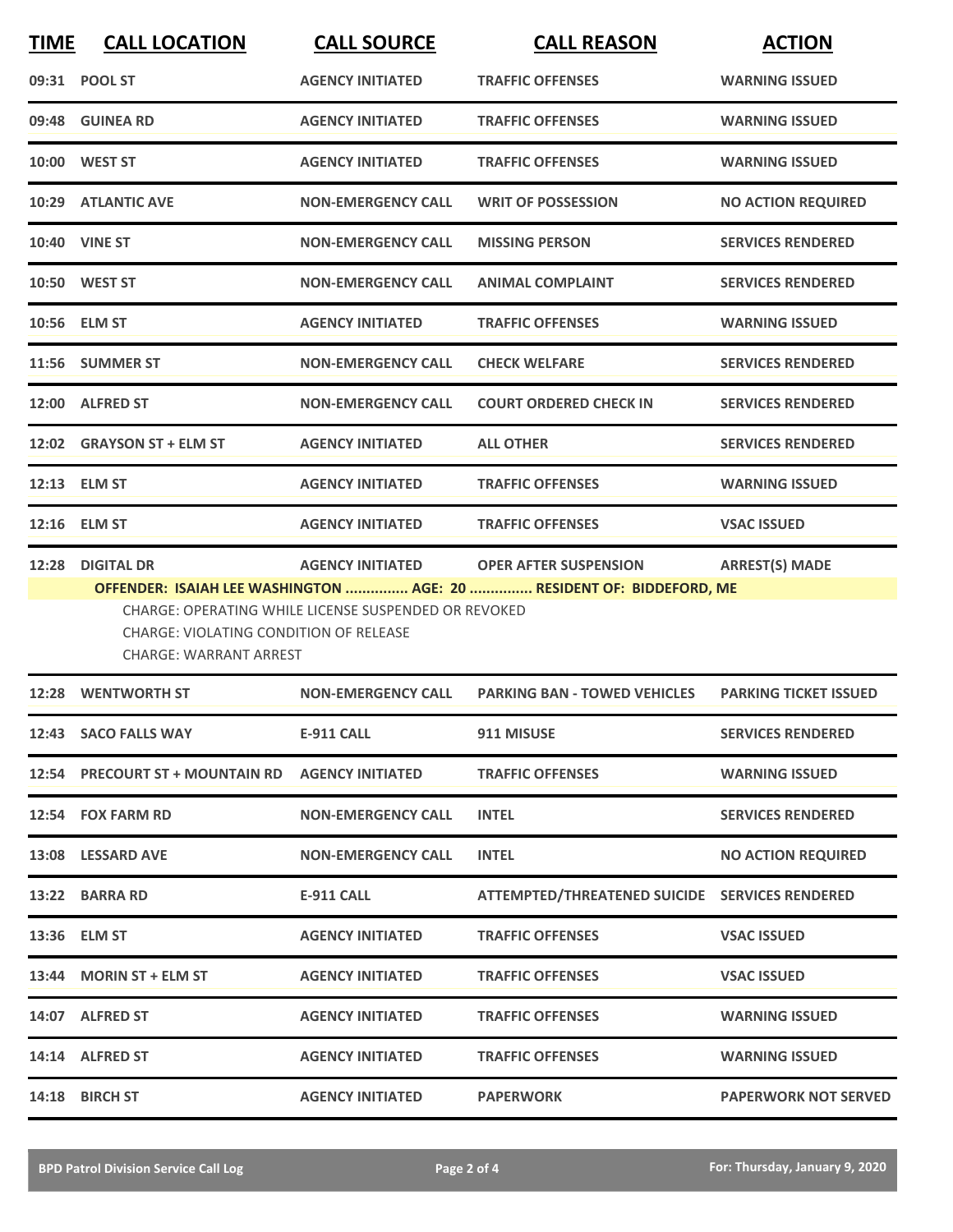| <b>TIME</b> | <b>CALL LOCATION</b>                                                                      | <b>CALL SOURCE</b>        | <b>CALL REASON</b>                                                                                     | <b>ACTION</b>             |
|-------------|-------------------------------------------------------------------------------------------|---------------------------|--------------------------------------------------------------------------------------------------------|---------------------------|
|             | 14:23 ALFRED ST                                                                           | <b>AGENCY INITIATED</b>   | <b>TRAFFIC OFFENSES</b>                                                                                | <b>WARNING ISSUED</b>     |
| 14:35       | <b>SUMMER ST</b>                                                                          | <b>NON-EMERGENCY CALL</b> | <b>CHECK WELFARE</b>                                                                                   | <b>SERVICES RENDERED</b>  |
|             | 14:58 SUMMER ST                                                                           | <b>AGENCY INITIATED</b>   | <b>ANIMAL COMPLAINT</b>                                                                                | <b>SERVICES RENDERED</b>  |
|             | 15:26 SOUTH ST                                                                            | <b>NON-EMERGENCY CALL</b> | <b>SUSPICION</b>                                                                                       | <b>SERVICES RENDERED</b>  |
| 15:52       | <b>WASHINGTON ST</b>                                                                      | <b>NON-EMERGENCY CALL</b> | <b>PARKING COMPLAINT</b>                                                                               | <b>VEHICLE TOWED</b>      |
|             | 16:00 SOUTH ST<br>CHARGE: DOMESTIC VIOLENCE, AGG ASSAULT<br><b>CHARGE: WARRANT ARREST</b> | <b>AGENCY INITIATED</b>   | PRISONER PROCESS/WARRNT<br>OFFENDER: JANIE GABRIELLE ROSE JOHNSON  AGE: 20  RESIDENT OF: BIDDEFORD, ME | <b>ARREST(S) MADE</b>     |
|             | 16:38 ELM ST                                                                              | <b>E-911 CALL</b>         | 911 MISUSE                                                                                             | <b>NEGATIVE CONTACT</b>   |
|             | 16:52 ALFRED ST                                                                           | <b>E-911 CALL</b>         | 911 MISUSE                                                                                             | <b>NO ACTION REQUIRED</b> |
|             | 16:55 ELM ST                                                                              | <b>AGENCY INITIATED</b>   | <b>TRAFFIC OFFENSES</b>                                                                                | <b>VSAC ISSUED</b>        |
|             | 16:58 SUMMER ST                                                                           | <b>NON-EMERGENCY CALL</b> | <b>CRIM THREAT / TERRORIZING</b>                                                                       | <b>UNFOUNDED</b>          |
|             | 17:14 POOL ST                                                                             | <b>NON-EMERGENCY CALL</b> | <b>ALL OTHER</b>                                                                                       | <b>SERVICES RENDERED</b>  |
|             | 17:53 PROSPECT ST                                                                         | <b>NON-EMERGENCY CALL</b> | <b>MENTAL ILLNESS CASES</b>                                                                            | <b>SERVICES RENDERED</b>  |
|             | 17:59 ALFRED ST                                                                           | <b>AGENCY INITIATED</b>   | <b>ALL OTHER</b>                                                                                       | <b>SERVICES RENDERED</b>  |
|             | 17:59 ALFRED ST                                                                           | <b>E-911 CALL</b>         | <b>CIVIL COMPLAINT</b>                                                                                 | <b>CIVIL COMPLAINT</b>    |
|             | <b>18:16 MAIN ST</b>                                                                      | <b>WALK-IN AT STATION</b> | <b>HARASSMENT</b>                                                                                      | <b>SERVICES RENDERED</b>  |
|             | 18:42 SOUTH ST                                                                            | <b>E-911 CALL</b>         | <b>DOMESTIC COMPLAINTS</b>                                                                             | <b>REPORT TAKEN</b>       |
|             | 18:57 NEWTOWN RD                                                                          | <b>NON-EMERGENCY CALL</b> | <b>ANIMAL COMPLAINT</b>                                                                                | <b>SERVICES RENDERED</b>  |
|             | 19:38 STATE ST                                                                            | <b>NON-EMERGENCY CALL</b> | <b>CRIMINAL MISCHIEF</b>                                                                               | <b>UNFOUNDED</b>          |
|             | 19:39 BACON ST                                                                            | <b>E-911 CALL</b>         | <b>DISTURBANCE / NOISE</b>                                                                             | <b>WARNING ISSUED</b>     |
|             | 21:20 ALFRED ST + ANDREWS RD                                                              | <b>AGENCY INITIATED</b>   | <b>TRAFFIC OFFENSES</b>                                                                                | <b>WARNING ISSUED</b>     |
|             | 21:56 ALFRED ST                                                                           | <b>AGENCY INITIATED</b>   | <b>TRAFFIC OFFENSES</b>                                                                                | <b>WARNING ISSUED</b>     |
|             | 22:25 ALFRED ST + UNION ST                                                                | <b>AGENCY INITIATED</b>   | <b>TRAFFIC OFFENSES</b>                                                                                | <b>WARNING ISSUED</b>     |
|             | 22:36 PROSPECT ST + WESTFIELD ST                                                          | <b>AGENCY INITIATED</b>   | <b>TRAFFIC OFFENSES</b>                                                                                | <b>WARNING ISSUED</b>     |
|             | 23:22 ALFRED ST + BIRCH ST                                                                | <b>AGENCY INITIATED</b>   | <b>TRAFFIC OFFENSES</b>                                                                                | <b>WARNING ISSUED</b>     |
|             | 23:24 PIKE ST                                                                             | <b>NON-EMERGENCY CALL</b> | <b>DISTURBANCE / NOISE</b>                                                                             | <b>UNFOUNDED</b>          |